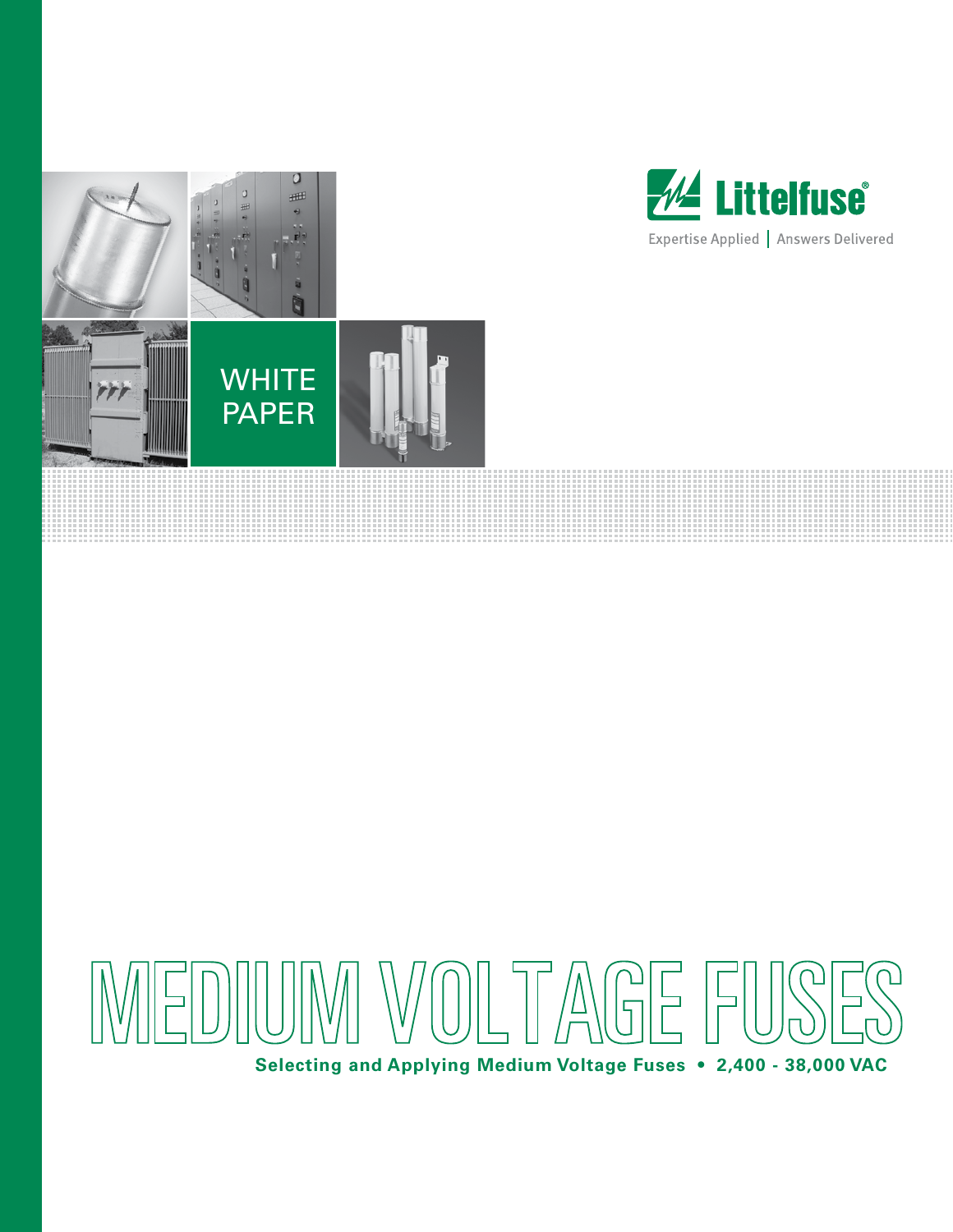# TECHNICAL APPLICATION GUIDE

## Applying Medium Voltage Fuses (2,400 – 38,000 Volts AC)

#### **Introduction**

Medium voltage fuses are applied quite differently than fuses rated 600 volts and less. The biggest difference is that medium voltage fuses are not intended to provide overload protection. They should only be applied in situations where it will not be required to open small overcurrents. Medium voltage fuses offer a much wider range of system voltages, thereby resulting in a correspondingly large number of fuse voltage ratings.



Descriptions and ratings of Littelfuse medium voltage fuses, along with some application data, are located in the Medium Voltage Fuse section of the Littelfuse POWR-GARD® Catalog. To download a copy visit www.littelfuse.com/catalogs.

For questions, contact our Technical

Support and Engineering Services

Group at **800-TEC-FUSE (800-832-3873).** Definitions of terms used in this white paper can be found in the Technical Application Guide section of the POWR-GARD Catalog.

The following is a more detailed discussion of factors which must be considered when properly selecting and applying medium voltage fuses in electrical systems.

#### **What are Medium Voltage Fuses?**

Littelfuse medium voltage fuses are silver-sand, non-expulsion design, current-limiting type devices. When properly applied, they are designed to carry their nominal current rating continuously without "fatigue failure." This means that the fuse will not age, become brittle, or deteriorate under the most severe duty cycling.

When talking current-limiting medium voltage fuses, there are two basic types: general purpose and back-up. General purpose fuses have the ability to interrupt both large and small short-circuits down to currents which would cause the fuse to open within one hour. They are used to provide shortcircuit protection for transformers, switchgear, and similar equipment.

Back-up fuses are designed to protect only against high fault currents, and must be used in series with equipment which provides the circuit's required overload and low value shortcircuit protection.

Medium Voltage (MV) "E-rated" fuses are considered general purpose fuses. Their mounting dimensions permit them to be installed in a wide variety of medium voltage switches, in pad-mounted transformers, and at other similar locations. "R-rated" MV fuses are specifically designed to provide shortcircuit protection for medium voltage motor controllers and associated equipment.

#### **Selecting Medium Voltage Fuses**

Four factors must be considered when applying MV fuses: voltage rating, current rating, interrupting rating, and the fuses' coordination with other overcurrent protective devices.

#### *Voltage Ratings*

Similar to fuses rated 600 volts and less, the minimum voltage ratings for MV fuses must be equal to or greater than the maximum voltage which the fuse will experience under the worst possible conditions. Normally, this requires the fuse voltage rating to be greater than the system's maximum line-toline voltage. However, when fusing single-phase loads which are connected from line-to-neutral on an effectively grounded four wire wye system, the maximum design voltage of the fuse only needs to be greater than the system's maximum line-to-neutral voltage. When fuses are selected in this way, it is impossible for the fuse to experience line-to-line voltage. As a result, if more than one phase is extended beyond the fuse location, it is best to use fuses with a voltage rating greater than the maximum line-to-line voltage.

While not required for low voltage fuses, the maximum voltage rating of a MV fuse must also be considered. For a fuse to be considered 'current-limiting', it must interrupt the circuit within 180 electrical degrees (one-half electrical cycle) after the fault occurs. This is accomplished by producing an arc voltage across the fuse greater than the system voltage. This higher arc voltage forces current to zero before the available short-circuit current reaches its first peak.

Arc voltages are created in the fuse by the melting of the fuse links. This produces a number of high resistance arcs (gaps) in series, and there exists a voltage drop across each gap. When the total voltage drop exceeds system voltage, the current flow stops. As this occurs, a transient voltage spike is generated in the system as shown in **Figure 1.** It is important to make sure that this voltage does not exceed the system's basic insulation level (BIL). Arc (or transient) voltage will usually not be a problem in a system if the fuse's maximum design voltage rating does not exceed 140% of the system's voltage.

*Figure 1 – Transient Voltage Spike*

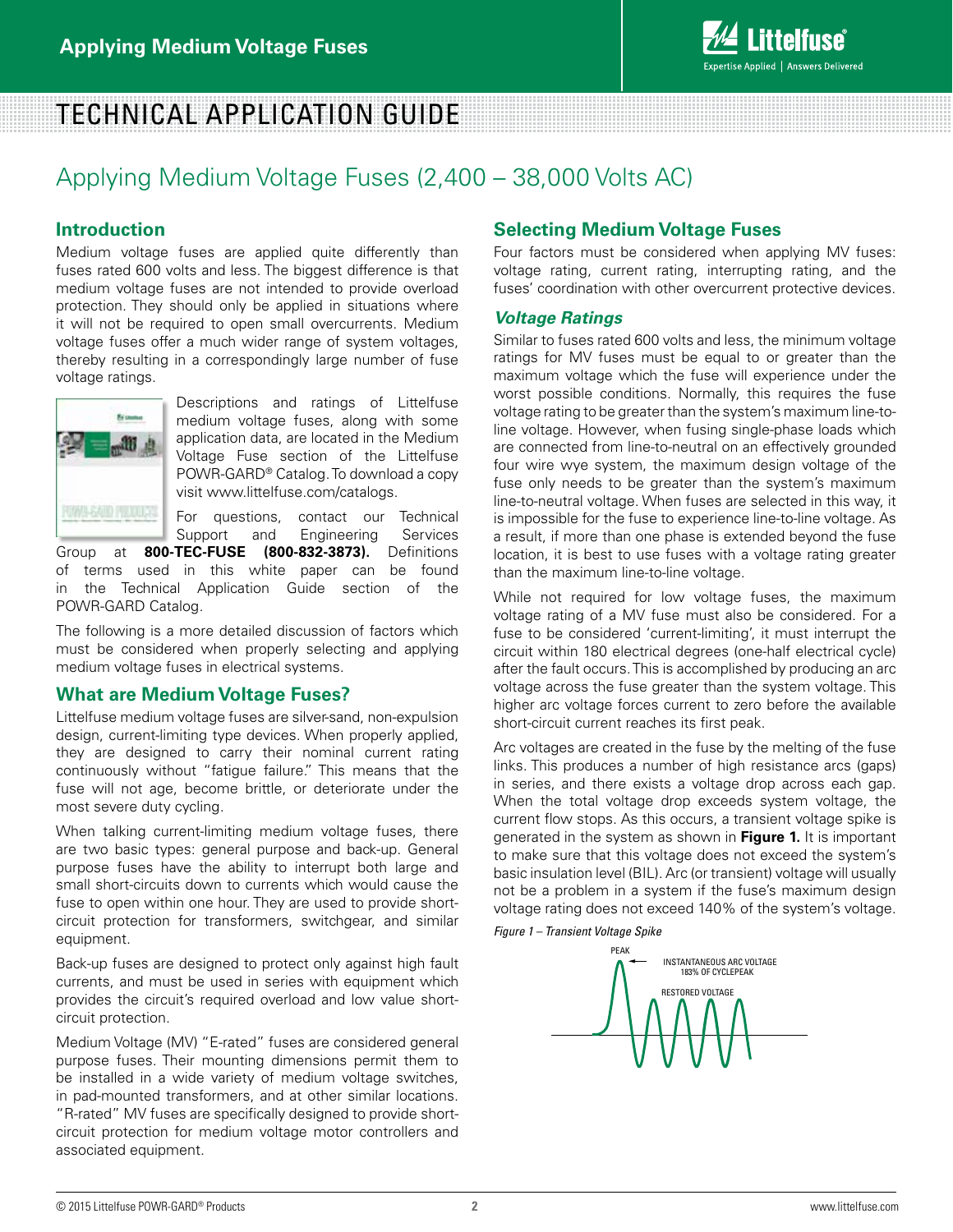

However, higher voltage fuses may be used if certain conditions are met. When tested at nominal voltage rating and the rated interrupting current, Littelfuse MV fuses are designed so that the peak arc voltage does not exceed three times the fuse nominal voltage. If the electrical system being protected has a basic insulation level (BIL) greater than three times the fuse maximum design voltage, the higher voltage fuses may be used. See the following for an example of this scenario:

#### *Example*

Given: System nominal voltage =  $4,800$  V

System basic insulation level (BIL) = 50,000 V

Can a POWR-GARD™ 15NLE-80E fuse, rated 14,400 V nominal and 15,500 V maximum be used in this system?

Maximum peak voltage produced by this fuse  $=$ 3 X 14,400 = **43,200 V**

43,200 V is less than the BIL of 50,000 V, so the 15NLE-80E fuse *may* be used.

#### *Continuous Current Ratings*

Available current ratings of E-rated and R-rated MV fuses are listed in the Medium Voltage Fuses section of the POWR-GARD® Catalog. Current ratings for MV fuses carry a different meaning than current ratings for fuses rated 600 volt and below. MV fuses are not intended to provide protection against overloads or other overcurrents less than two times their continuous current rating. If MV fuses are exposed to currents only slightly higher than their continuous current rating, a large amount of heat is generated within the fuse. This excessive heat causes the fuse tube to char and weaken which also affects the fuse's time-current characteristics. If a given circuit has the ability to produce sustained currents 100% to 200% of a medium voltage fuse's current ratings, then other overcurrent devices must be used in series with the fuses to provide the proper overload protection.

Medium voltage fuses are designed to carry their rated current without exceeding the temperature rise permitted by NEMA and ANSI standards. The "E" and "R" ratings help define the operating characteristics of the fuses. More specifically:

• NEMA Standards for E-rated MV power fuses require that fuses rated 100E or less open within 300 seconds (5 minutes) when subjected to an RMS (root-mean-squared) current of 200-240% of the fuse's continuous current rating. Fuses with an "E" rating larger than 100E must open within 600 seconds (10 minutes) when subjected to an RMS current of 220-264% of the fuse's continuous current rating.

• NEMA Standards for R-rated MV power fuses require that fuses open within 15-35 seconds when subjected to an RMS current 100 times the "R" rating.

These values establish one point on the fuse's timecurrent curve and help to define the overall performance characteristics of E- and R-rated fuses. Since all E- and R-rated fuses must meet these same basic requirements, comparing the time-current characteristics of E-rated and R-rated fuses from different manufacturers will result in similar – although not necessarily identical – results.

A long-standing rule of thumb for applying medium voltage fuses states that the minimum fuse rating should be at least 1.4 times the circuit's full load current. This generally insures that MV fuses will not be required to open overloads. If the nature of the load is such that load currents will never exceed the rating of the fuse, MV fuses may be rated as close as 1.1 times the circuit's full load current.

#### *Short-circuit kVA Ratings*

The short-circuit ratings of MV breakers and other equipment such as switchgear is often stated in terms of "short-circuit kVA". It must be remembered that MV power fuses are not constant kVA devices. In other words, if the voltage is one half of the fuse current rating, the interrupting capacity or rating does not double. Medium voltage fuse interrupting ratings are provided in symmetrical and asymmetrical amperes. These values must not be exceeded at any voltage.

When the short-circuit kVA is known, the RMS symmetrical AC component may be determined from the formula:

$$
I_{\rm sc} = \frac{\text{kVA} \times 1000}{1.732 \times E}
$$

 $\boldsymbol{\mathsf{I}}_\mathrm{sc}$  = RMS symmetrical short-circuit current kVA = Three phase short-circuit kVA  $E =$  System line-to-line voltage

#### *Interrupting Ratings*

Maximum RMS symmetrical AC component and maximum asymmetrical current interrupting ratings for Littelfuse MV power fuses are shown in the Medium Voltage Fuses section of the POWR-GARD Catalog. These medium voltage fuses are tested with a short-circuit X/R ratio of 25:1. This produces an RMS asymmetrical multiplier of 1.6 times the symmetrical component, one-half cycle after the fault occurs. It also produces an instantaneous asymmetrical peak current 2.66 times the RMS symmetrical component. The interrupting ratings represent the maximum symmetrical and asymmetrical fault currents that are permitted at the point where the fuse is installed.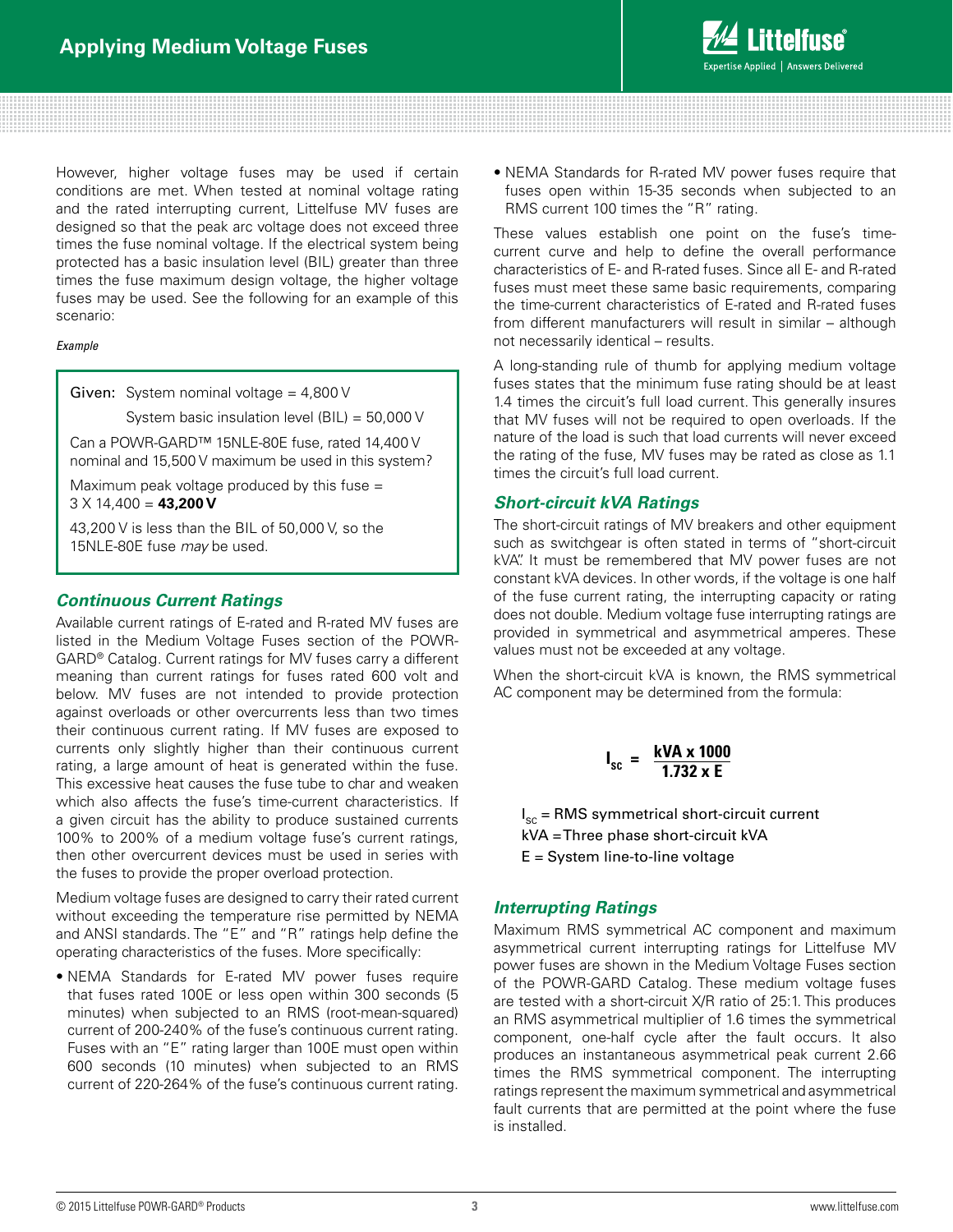

#### *Effect of Frequency and Altitude on Interrupting Ratings*

Interrupting ratings of MV fuses shown in the Medium Voltage Fuses section of the POWR-GARD® Catalog are valid for 50 and 60 Hertz systems. For 25 Hertz systems, multiply the interrupting ratings listed by a factor of 0.74.

The continuous current ratings and interrupting ratings of MV fuses shown in the same section of the Catalog are valid up to an altitude of 3,000 feet. Since the density of air and its dielectric strength decreases as altitude increases, continuous current ratings and interrupting ratings are affected at altitudes exceeding 3,000 feet. **Table 1** provides correction factors for higher altitudes.

| <b>ALTITUDE ABOVE SEA LEVEL</b> |               | <b>CONTINUOUS</b>                   | <b>INTERRUPTING</b>                |  |
|---------------------------------|---------------|-------------------------------------|------------------------------------|--|
| <b>FEET</b>                     | <b>METERS</b> | <b>CURRENT</b><br><b>MULTIPLIER</b> | <b>RATING</b><br><b>MULTIPLIER</b> |  |
| 4000                            | 1200          | .99                                 | .98                                |  |
| 6000                            | 1800          | .98                                 | .92                                |  |
| 8000                            | 2400          | .97                                 | .86                                |  |
| 10000                           | 3000          | .96                                 | .80                                |  |
| 12000                           | 3600          | .95                                 | .75                                |  |
| 14000                           | 4300          | .93                                 | .70                                |  |
| 16000                           | 4900          | .92                                 | .65                                |  |
| 18000                           | 5500          | .91                                 | .61                                |  |
| 20000                           | 6100          | .90                                 | .56                                |  |

*Table 1—Altitude Correction Factors per ANSI C37.40-2.3*

#### *Medium Voltage Fuses Used With Lightning Arresters*

When MV fuses are in the same circuit with lightning arresters, some precautions must be taken to insure that the transient voltage spike, which occurs when the fuse is interrupting a fault, does not cause lightning arresters to spark over. When checking the BIL (basic insulation level) of the system, lightning arresters are the first things that should be investigated. The lightning arrester spark-over voltage must be higher than the transient voltages which can be produced by the MV fuses. If arc voltages produced by the fuses cause lightning arresters to spark over, a relatively high current will be shunted into the arresters, although they are not designed to interrupt such currents.

If the fuses have a voltage rating higher than the arrester and are installed on the arrester's load side, the arrester may spark over when the fuse is interrupting a large fault. If the system has only distribution class arresters, there will seldom be a problem since distribution class arresters have sufficient impedance to prevent large amounts of current from passing through them. However, intermediate, line, and station type arresters have low impedance, and if spark over, sufficient current may flow in an arrester to cause severe damage to it. Intermediate, line, and station type arresters should not be applied on the line side or in parallel with current-limiting MV fuses unless the arresters' spark over voltages are greater

than the arc voltages the fuses can produce. If the lightning arresters and fuses have the same voltage rating, arc voltages will be within desired limits, and the problem is eliminated.

Another approach in some instances is to place the fuses on the line side of the arresters, however, in many cases this is impossible to accomplish. Utilities prefer to locate fuses on the load side of lightning arresters to prevent lightning from damaging the fuses. In other instances, fuses are mounted on the primary transformer bushings or within pad-mounted transformer enclosures so that lightning arresters will be on the line side of the fuses.

Machine protection lightning arresters, such as those used to protect large motors and motor controls, have very low sparkover values and may be easily damaged if located on the fuse's line side. However, arresters should always be mounted directly on the machine terminals, thereby placing them on the load side of the fuses.

#### **Motor Protection**

To properly select medium voltage fuses for motor protection, several factors should be considered. First, R-rated fuses are only intended for short-circuit protection and should be applied in conjunction with motor overload relays. An R-rated fuse does not have an ampere rating, and the "R" rating refers to the opening time of the fuse. R-rated fuses are designed to safely interrupt any current between their minimum and maximum interrupting ratings. When applying R-rated fuses, it is recommended to follow the fuse sizing guidelines established by the motor starter manufacturer.

When engineering an electrical system, time-current characteristic curves of the fuse and overload relay should be compared and analyzed to insure the overload relay opens before the fuse does during overload conditions. The following table is provided as a guideline for sizing medium voltage R-rated fuses.

| <b>FOR MOTORS WITH AN</b><br><b>ACCELERATION OF 10 SECONDS</b> |                 | <b>FOR MOTORS WITH AN</b><br><b>ACCELERATION OF 3 SECONDS</b> |                 |  |
|----------------------------------------------------------------|-----------------|---------------------------------------------------------------|-----------------|--|
| <b>MAX. MOTOR FLA R-RATED FUSE</b>                             |                 | <b>MAX. MOTOR FLA R-RATED FUSE</b>                            |                 |  |
| 28 A                                                           | 2R              | 32 A                                                          | 2R              |  |
| 40 A                                                           | 3R              | 45 A                                                          | 3R              |  |
| 55 A                                                           | 4 <sub>R</sub>  | 65 A                                                          | 4 <sub>R</sub>  |  |
| 80 A                                                           | 6R              | 95 A                                                          | 6R              |  |
| 125A                                                           | 9R              | 140A                                                          | 9R              |  |
| 165 A                                                          | 12 <sub>R</sub> | 190 A                                                         | 12 <sub>R</sub> |  |
| 250A                                                           | <b>18R</b>      | 280 A                                                         | <b>18R</b>      |  |
| 330 A                                                          | 24R             | 360 A                                                         | 24R             |  |
| 500 A                                                          | 36 <sub>R</sub> | 550 A                                                         | 36R             |  |

*Table 2—Medium Voltage R-rated Fuse Sizing Table for Motors*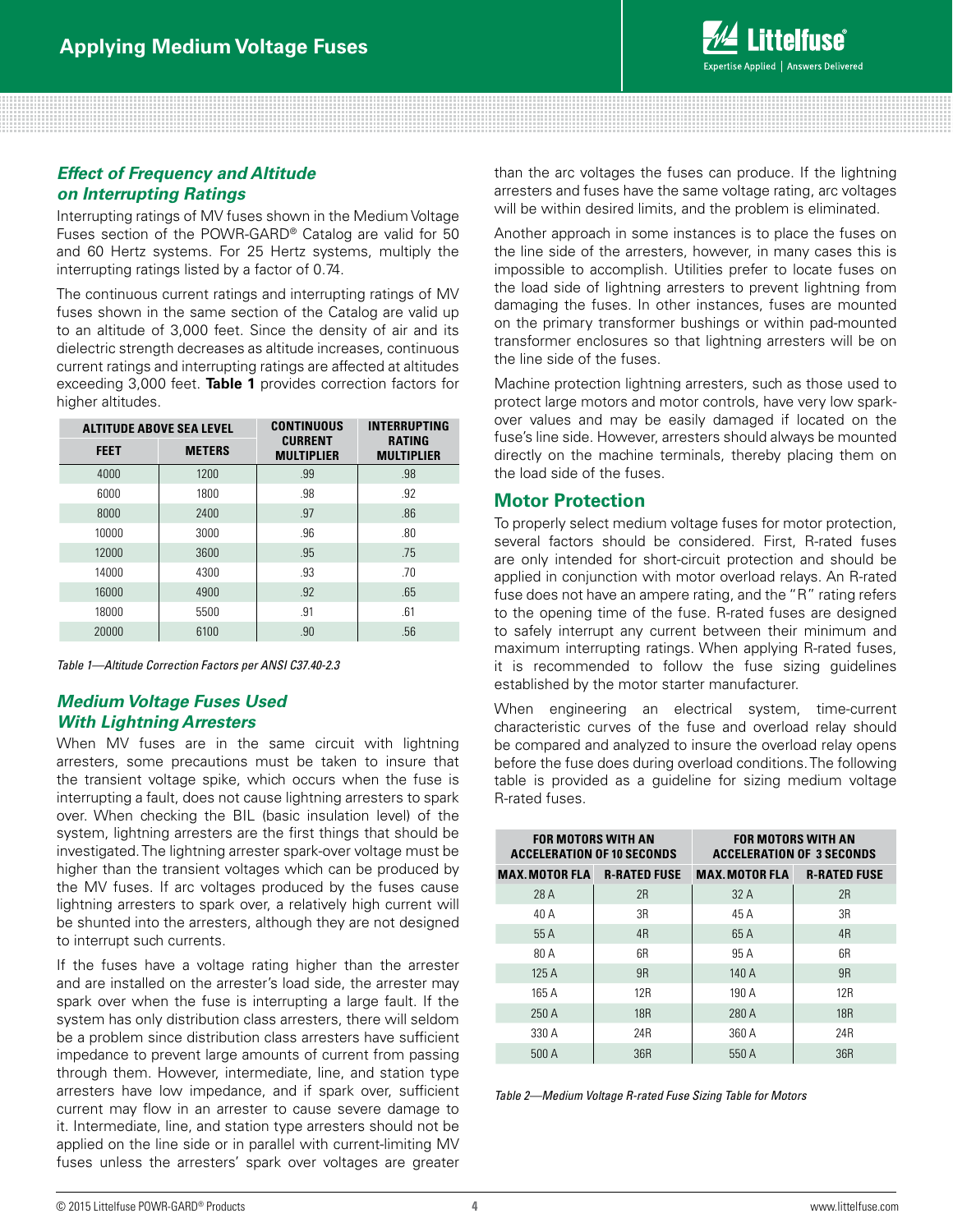

#### **Transformer Protection**

A principle use of medium voltage fuses is to provide primary short-circuit protection for transformers. When selecting MV fuses to protect transformers, the following factors must be considered in descending order of importance:

- 1. As explained earlier, the fuse's voltage and interrupting ratings must equal or exceed system requirements at the point where fuses will be applied.
- 2. The fuse's continuous current rating must be large enough to withstand transformer magnetizing (in-rush) current. (Minimum Fuse Rating).
- 3. The fuse's continuous current rating must be able to withstand transformer overloading and emergency operation, and meet all NEC® requirements. (Maximum Fuse Rating).
- 4. Fuses must protect the system on the line side of the fuse from the effects of short circuits on the load side of the fuses. (Utility System Coordination).
- 5. Fuses must coordinate with the transformer secondary protection where and whenever possible. (Facility System Coordination).
- 6. Fuses must protect transformer against secondary bolted faults.
- 7. Where and whenever possible, fuses should protect the transformer against higher impedance secondary faults.



Transformer magnetizing or inrush current depends on several factors including the transformer's design, the amount of residual flux in the transformer core at the instant the transformer is energized, the point on the voltage wave at which the switch is closed, and the characteristics of the electrical system powering the transformer. A power transformer's inrush current approximates 12 times the transformer full load current, while a distribution transformer's in-rush current can exceed 25 to 40 times of the full load current. The current generally lasts less than 1/10 second.



*Figure 3—Typical Example of Double-ended Loadcenter Operated with Normally Open Bus Tie* 

To determine the minimum size fuse that will withstand the inrush current, it is recommended to obtain the in-rush current from the transformer manufacturer and note the current on the fuse's minimum melting time-current curves at 0.10 second. This is illustrated in **Figure 2.** The minimum fuse rating to then use will be the fuse whose minimum melting curve is just to the right and above the transformer inrush point.

Medium voltage fuses with current ratings that equal or exceed a transformer's self-cooled, full load current will usually meet such a requirement when the in-rush current does not exceed 12 times transformer full load current, However, transformers are generally operated at close to full load current on a continuous basis and are often overloaded under emergency conditions. A typical example is a double-ended loadcenter operated with a normally open bus tie. See **Figure 3.** Each transformer is rated to carry 150% of the load on its half of the loadcenter. With loss of service to one transformer, the main switch for that line is opened and the bus tie switch is closed. This shifts all load to the remaining transformer. The system is operated in an overloaded state until the other line is back in service. If the outage continues for a long period of time, manual load shedding can be used to control transformer overloading.

*Figure 2—Time-current Curves for Transformer Protection Application*